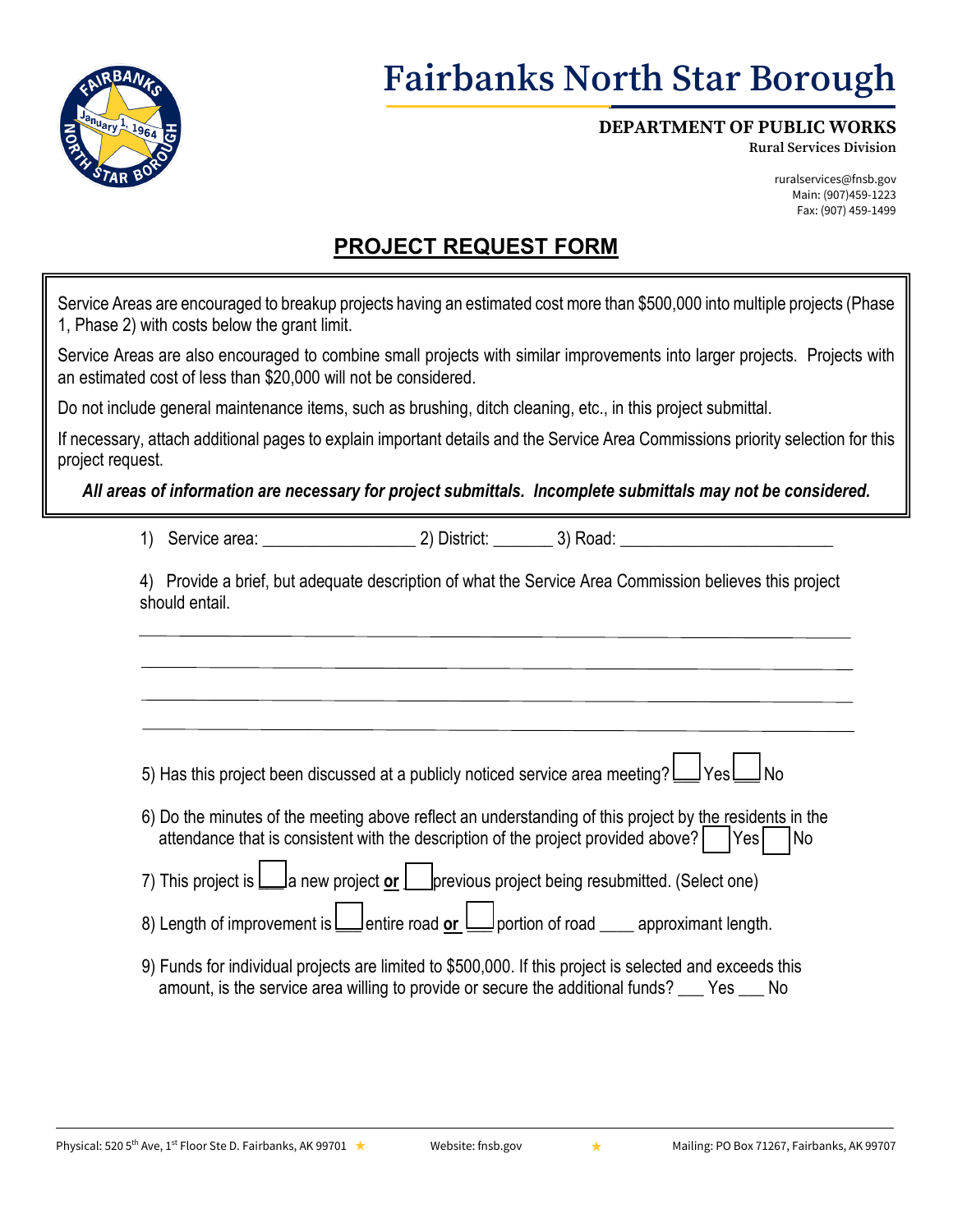

# **Fairbanks North Star Borough**

#### **DEPARTMENT OF PUBLIC WORKS**

**Rural Services Division**

ruralservices@fnsb.gov Main: (907)459-1223 Fax: (907) 459-1499

| <b>Existing Road Conditions</b><br>10)                                                                                                                                                                                                                    | 11) | <b>Issues Concerning Road</b>                                                                                                          |
|-----------------------------------------------------------------------------------------------------------------------------------------------------------------------------------------------------------------------------------------------------------|-----|----------------------------------------------------------------------------------------------------------------------------------------|
| paved, drivable year-round<br>intersection<br>gravel, drivable year-round<br>intersection<br>dirt, drivable year-round<br>4-wheel drive only, year-round<br>4-wheel drive only during breakup<br>not drivable during breakup<br>no existing road<br>other |     | steep approach grades to<br>poor/limited sight visibility at<br>bus route<br>ldust control<br>accessibility<br>spring breakup<br>other |
| 12)<br>PRIORITY of this project compared to ALL projects, both existing and new, submitted by the<br>Service Area.<br>First (1st) priority<br>Second (2nd) priority                                                                                       |     |                                                                                                                                        |

- 13) Ranking Criteria
	- A.) Safety Deficiency Provide pertinent data on safety issues. Is there a history of accidents involving life, injury, or property damage? Are there design or condition deficiencies, such as improper construction, insufficient base material, incorrect road width, limited sight distance or acute alignment of intersection? Is there a history of resident complaints?
	- B.) Accessibility What accessibility issues exist for this road? Are there problems with year-round or seasonal accessibility? Are there problems with emergency response or school bus services?
	- C.) Maintenance and Operational Cost Reduction Will this project reduce the maintenance and operations costs? If so, estimate the reduction. Explain.